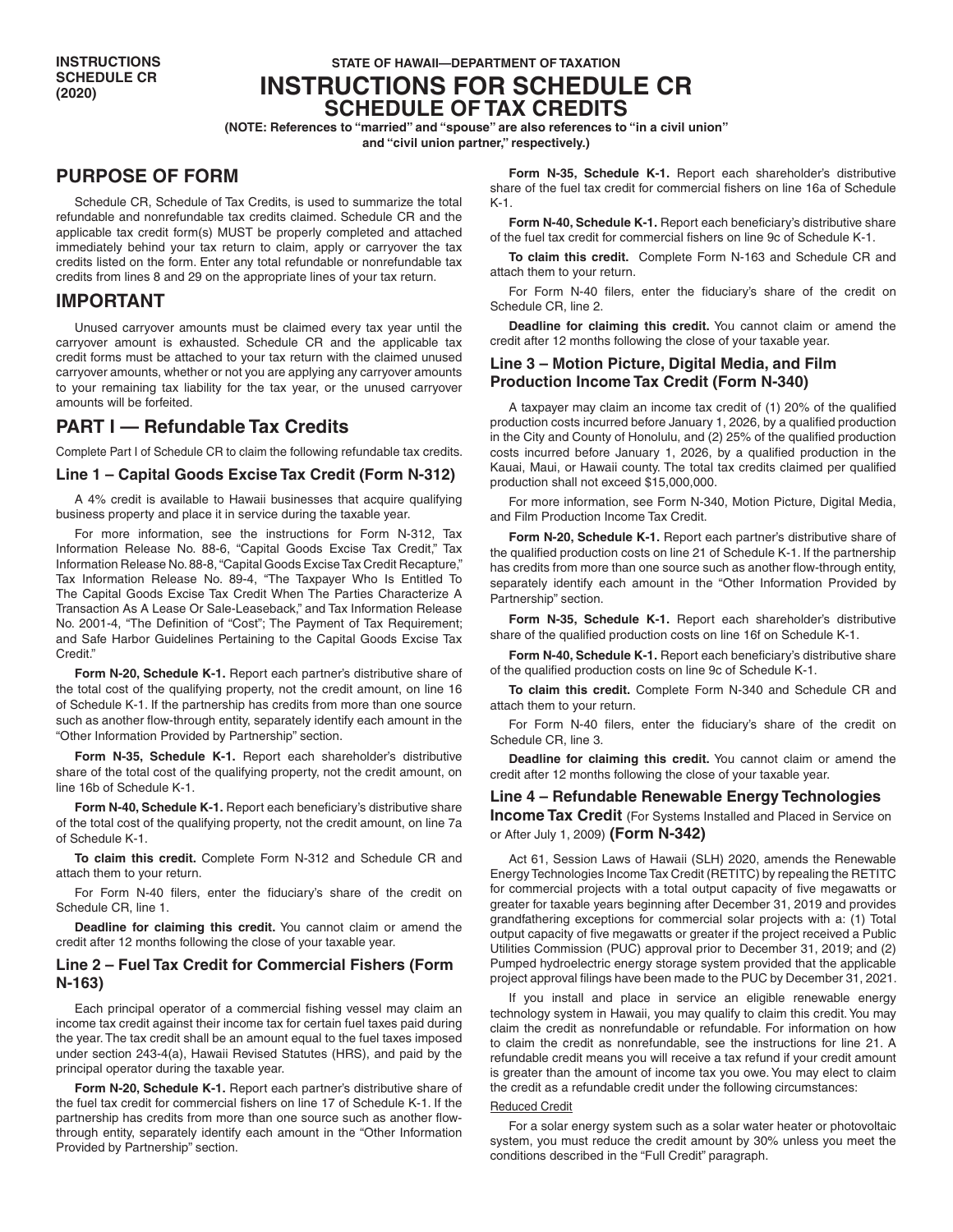## Full Credit

For a solar or wind energy system, you may claim the full credit as a refundable credit if you are an individual taxpayer and any of the following apply:

- (1) All your (and your spouse's) income is retirement income such as pension distributions, social security, or distributions from a public retirement system that is exempt from Hawaii income tax; or
- (2) Your Hawaii adjusted gross income (AGI) is \$20,000 or less (\$40,000 or less if you are married filing a joint return).

#### **Irrevocable Election**

A taxpayer and spouse who do not file a joint tax return shall only be entitled to make this election to the extent that they would have been entitled to make the election had they filed a joint tax return.

Once an election is made to treat the tax credit as refundable, the election cannot be revoked. An amended return cannot be filed to change the tax credit from refundable to nonrefundable.

#### Total Output Capacity

A system classified under "other solar energy system" such as a photovoltaic system must meet the total output capacity requirement to qualify for the credit unless an exception applies.

The total output capacity requirements are:

- Single-family residential property 5 kilowatts per system
- Multi-family residential property 0.360 kilowatts per unit per system
- Commercial property 1,000 kilowatts per system

For more information, see Form N-342 and its instructions, and Tax Information Release No. 2007-02, "Relating to the Renewable Energy Technologies Income Tax Credit," Tax Information Release No. 2010-10, "Common Income Tax & General Excise Tax Issues Associated with the Renewable Energy Technologies Income Tax Credit, HRS §235-12.5," and Tax Information Release No. 2012-01, "Temporary Administrative Rules Relating to the Renewable Energy Technologies Income Tax Credit."

**Form N-20, Schedule K-1.** Use Form N-342A to report each partner's distributive share of the renewable energy technologies income tax credit and attach it to the partner's Schedule K-1. The partner's distributive share is reported on line 23 of Schedule K-1. Partners will use Form N-342 to claim their credit and need to attach a copy of their Form N-342A to their Hawaii net income tax return in order to receive the credit. If the partnership has credits from more than one source such as another flow-through entity, separately identify each amount in the "Other Information Provided by Partnership" section.

**Form N-35, Schedule K-1.** Use Form N-342A to report each shareholder's distributive share of the renewable energy technologies income tax credit and attach it to the shareholder's Schedule K-1. The shareholder's distributive share is reported on line 16h of Schedule K-1. Shareholders will use Form N-342 to claim their credit and need to attach a copy of their Form N-342A to their Hawaii net income tax return in order to receive the credit.

**Form N-40, Schedule K-1.** Use Form N-342A to report each beneficiary's distributive share of the renewable energy technologies income tax credit and attach it to the beneficiary's Schedule K-1. The beneficiary's distributive share is reported on line 9c of Schedule K-1. Beneficiaries will use Form N-342 to claim their credit and need to attach a copy of their form N-342A to their Hawaii net income tax return in order to receive the credit.

**To claim this credit.** Complete Form N-342 and Schedule CR and attach them to your return. Fill in the appropriate oval on Schedule CR to indicate the type of energy system.

For Form N-40 filers, enter the fiduciary's share of the credit on Schedule CR, line 4.

**Deadline for claiming this credit.** You cannot claim or amend the credit after 12 months following the close of your taxable year.

## **Line 5 – Important Agricultural Land Qualified Agricultural Cost Tax Credit (Form N-344)**

**Note:** *The Department of Agriculture may certify important agricultural land qualified agricultural cost tax credits through the 2021 tax year.*

If you are claiming the important agricultural land qualified agricultural cost tax credit, see Form N-344 for information.

**Form N-20, Schedule K-1.** Report each partner's distributive share of the important agricultural land qualified agricultural cost tax credit on line 24 of Schedule K-1. If the partnership has credits from more than one source such as another flow-through entity, separately identify each amount in the "Other Information Provided by Partnership" section.

**Form N-35, Schedule K-1.** Report each shareholder's distributive share of the important agricultural land qualified agricultural cost tax credit on line 16i of Schedule K-1.

**Form N-40, Schedule K-1.** Report each beneficiary's distributive share of the important agricultural land qualified agricultural cost tax credit on line 9c of Schedule K-1.

**To claim this credit.** Complete Form N-344 and Schedule CR and attach them to your return.

For Form N-40 filers, enter the fiduciary's share of the credit on Schedule CR, line 5.

**Deadline for claiming this credit.** You cannot claim or amend the credit after 12 months following the close of your taxable year.

### **Line 6 – Tax Credit for Research Activities (Form N-346)**

**Note:** *The federal credit for increasing research activities must be claimed in order to claim the state tax credit for research activities.*

Act 261, SLH 2019, amends the Tax Credit for Research Activities by extending the credit through 2024, allowing the credit to be claimed for all qualified research expenses incurred in Hawaii without regard to the amount of expenses for previous years (base amount), and imposing an annual cap of \$5,000,000, effective for taxable years beginning after December 31, 2019.

In order to qualify for this tax credit, the qualified high technology business shall also claim a federal tax credit for the same qualified research activities under Internal Revenue Code (IRC) section 41. Qualified research expenses shall not include research expenses incurred outside Hawaii. Research expenses must be certified in order to claim the credit. See Forms N-346 and N-346A for details.

**Form N-20, Schedule K-1.** Report each partner's distributive share of the tax credit for research activities on line 25 of Schedule K-1. If the partnership has credits from more than one source such as another flowthrough entity, separately identify each amount in the "Other Information Provided by Partnership" section.

**Form N-35, Schedule K-1.** Report each shareholder's distributive share of the tax credit for research activities on line 16j of Schedule K-1.

**Form N-40, Schedule K-1.** Report each beneficiary's distributive share of the tax credit for research activities on line 7c of Schedule K-1.

**To claim this credit.** Complete Form N-346 and Schedule CR and attach them to your return. Form N-346A, which must be certified, and your federal Form 6765 also must be attached to your return.

For Form N-40 filers, enter the fiduciary's share of the credit on Schedule CR, line 6.

**Deadline for claiming this credit.** You cannot claim or amend the credit after 12 months following the close of your taxable year.

### **Lines 7a and 7b – Other Credits**

### **Line 7a – Pro Rata Share of Taxes Withheld and Paid by a Partnership, Estate, Trust, or S Corporation on the Sale of Hawaii Real Property Interests**

If the tax was withheld by a partnership, estate, trust or S corporation, and you are taxable on a pro rata share of the entity's gain on the sale, include ONLY the amount of your pro rata share of any net income taxes withheld and paid by the partnership, estate, trust or S corporation on Schedule CR, line 7a, and attach a copy of the Schedule K-1 issued to you by the partnership, estate, trust, or S corporation.

**Note:** *If the partnership, estate, trust or S corporation filed a Form N-288C, Application for Tentative Refund of Withholding on Dispositions by Nonresident Persons of Hawaii Real Property Interests, you may not claim this credit for your share of the amount being refunded to the entity.*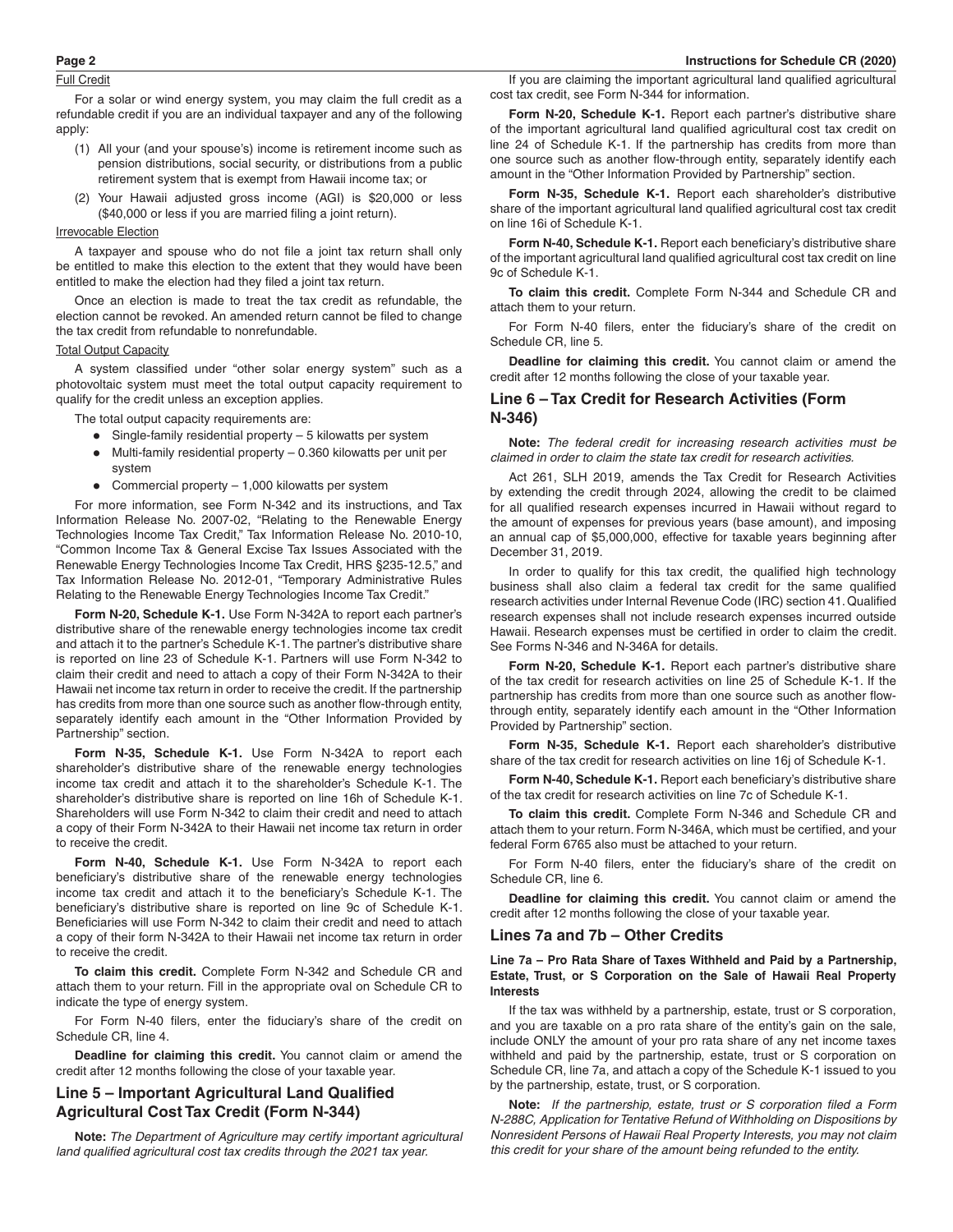#### **Instructions for Schedule CR (2020) Page 3**

**Form N-20, Schedule K-1.** Report each partner's distributive share of the credit for income tax withheld on Form N-288A on line 31 of Schedule K-1. If the partnership has credits from more than one source such as another flow-through entity, separately identify each amount in the "Other Information Provided by Partnership" section.

**Form N-35, Schedule K-1.** Report each shareholder's distributive share of the credit for income tax withheld on Form N-288A on line 16p of Schedule K-1.

**Form N-40, Schedule K-1.** Report each beneficiary's distributive share of the credit for income tax withheld on Form N-288A on line 9a of Schedule K-1.

#### **Line 7b – Credit From a Regulated Investment Company**

A shareholder of a regulated investment company is allowed a credit for the tax paid to the State by the company on the amount of capital gains which by IRC section 852(b)(3)(D) is required to be included in the shareholder's return. The regulated investment company will notify you of the undistributed capital gains amount and the tax paid, if any. If this credit applies to you, include the amount on Schedule CR, line 7b, and attach an explanation.

## **Part II — Nonrefundable Credits**

The following nonrefundable tax credits are included on Schedule CR:

### **Line 9 – Credit for Income Taxes Paid to Other States and Countries**

This credit may be claimed by N-11, N-15, N-40, and N-70NP filers.

**Note:** *If you claim a credit for income taxes paid to other states and countries, you cannot also claim those amounts as an itemized deduction for state and foreign income taxes paid to another state or foreign country.*

**Note:** *This credit may not be claimed by nonresidents, unless they are married and filing a joint resident or joint part-year resident return.*

If you have out-of-state income that is taxed by another state or foreign country and also by Hawaii, you may claim a credit against your Hawaii income for the net income tax you paid to the other state or foreign country on income you reported in Column B while you were a Hawaii resident if you meet the following conditions:

- (1) The income was earned while you were a Hawaii resident (or you are married and filing a joint resident or joint part-year resident return) and was not exempt from Hawaii income tax;
- (2) The income on which the state or foreign tax is imposed was derived or received from sources outside Hawaii;
- (3) You were liable for and paid tax to the foreign jurisdiction (net amount of tax paid to a foreign jurisdiction after all credits, reductions, and refunds allowed or allowable by the laws of the foreign jurisdiction have been deducted);
- (4) The tax paid to the other state or foreign country is an incomebased tax that is imposed on both residents and nonresidents of the other state or foreign country, rather than a sales, gross receipts, withholding, or value added tax (i.e., taxes withheld on dividends paid from foreign investments do not qualify);
- (5) No credit is allowed if the foreign income is excluded on the federal return;
- (6) No credit is allowed if the foreign tax credit is allowed on the federal return;
- (7) The income must be taxed by the other state or foreign country for the same taxable year for which the Hawaii credit is claimed;
- (8) No credit is allowed for penalties or interest paid to the other state or foreign country; and
- (9) No credit is allowed for city or local income taxes paid to another state.

**Out-of-State Tax Refund.** If you claim this credit and you later receive a tax refund from the other state or foreign country, you MUST report this to the Department. You may be subject to penalties if you fail to make this report.

For more information, see section 235-55, HRS, and section 18-235- 55, HAR.

**To claim this credit.** Complete the Other State and Foreign Tax Credit Worksheet in the instructions for your tax return. Enter the net amount of tax paid to the other state after all credits, reductions, and refunds allowed or allowable by the laws of the other state have been deducted (net tax liability). You must attach the following to your return:

- (1) A copy of the tax return(s) from the other state(s).
- (2) A copy of all federal Form(s) 1116 that you are filing this year. If you are not required to file federal Form 1116
- (3) Attach a copy of the payee statement (such as federal Form 1099- DIV or 1099-INT) that you received for your foreign source income.

*See the instructions for your return for more information.*

#### **Credit for Beneficiaries of Foreign Trusts**

Any resident beneficiary of a trust with a situs in another State may claim a credit for income taxes paid by the trust to the other State on any income that is attributable to assets other than intangibles. This credit is not allowed for trusts that are residents in a foreign country (or in any territory or possession of the United States).

The trust will inform you of what your share of the trust's income is, and how much of it is long-term capital gains. The trust will also tell you your share of the tax the trust paid to the other state. Find out how much of the trust's income was attributable to real property and tangible personal property (not including stocks, bonds, mortgages, and other intangibles). Divide that number by the total amount of the trust's income, and multiply your share of the out-of-state tax by that percentage.

### **Credit for Shareholders of S Corporations**

A shareholder of an S corporation shall be considered to have paid a tax imposed on the shareholder in an amount equal to the shareholder's pro rata share of any net income tax paid by the S corporation to a state which does not measure the income of S corporation shareholders by the income of the S corporation. The term "net income tax" means any tax imposed on or measured by a corporation's net income.

The S corporation will inform you of what your share of its income is, and how much of it is long-term capital gains. The S corporation will also tell you your share of the tax paid to the other state.

#### **Line 10 – Enterprise Zone Tax Credit (Form N-756)**

A qualified enterprise zone business may claim a credit for a percentage of net income tax due to the State attributable to the conduct of business within a zone and a percentage of the amount of unemployment insurance premiums paid based on the payroll of employees employed at the business firm establishments in the zone. The applicable percentage is 80% the first year; 70% the second year; 60% the third year; 50% the fourth year; 40% the fifth year; 30% the sixth year; and 20% the seventh year. For qualifying businesses engaged in the manufacturing of tangible personal property or the producing of agricultural products, the credit shall continue after the seventh year in an amount equal to 20% of the taxes paid during the eighth, ninth, and tenth tax years. This credit is not refundable and any unused credit may NOT be carried forward.

For more information, see Form N-756, Enterprise Zone Tax Credit.

**Form N-20, Schedule K-1.** Use Form N-756A to report each partner's distributive share of the enterprise zone tax credit and attach it to the partner's Schedule K-1. The partner's distributive share is reported on line 18 of Schedule K-1. Partners will use Form N-756 to claim their credit and need to attach a copy of their Form N-756A to their Hawaii net income tax return in order to receive the credit. If the partnership has credits from more than one source such as another flow-through entity, separately identify each amount in the "Other Information Provided by Partnership" section.

**Form N-35, Schedule K-1.** Use Form N-756A to report each shareholder's distributive share of the enterprise zone tax credit and attach it to the shareholder's Schedule K-1. The shareholder's distributive share is reported on line 16c of Schedule K-1. Shareholders will use Form N-756 to claim their credit and need to attach a copy of their Form N-756A to Hawaii net income tax return in order to receive the credit.

**Form N-40, Schedule K-1.** Use Form N-756A to report each beneficiary's distributive share of the enterprise zone tax credit and attach it to the beneficiary's Schedule K-1. The beneficiary's distributive share is reported on line 9c of Schedule K-1. Beneficiaries will use Form N-756 to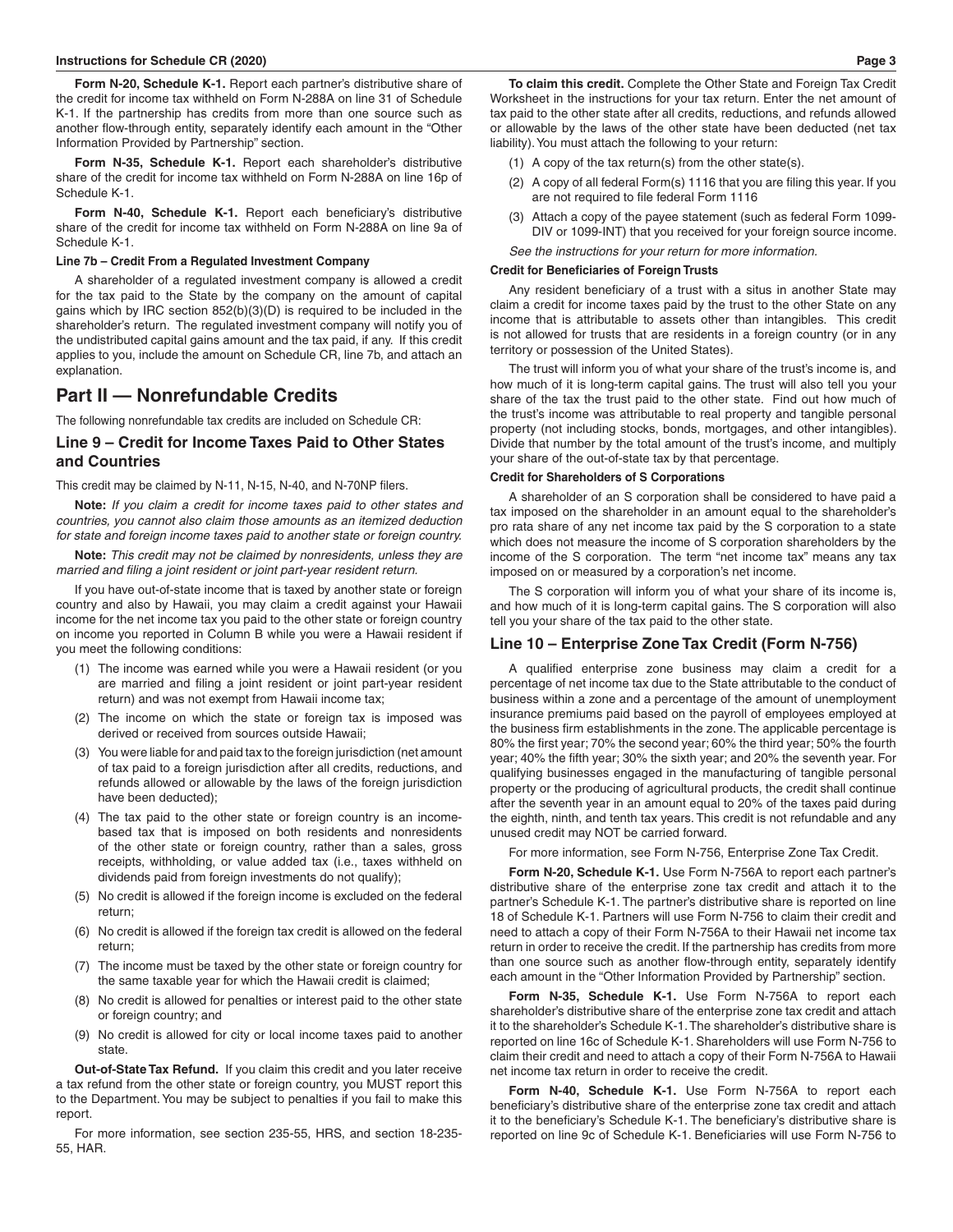claim their credit and need to attach a copy of their form N-756A to their Hawaii net income tax return in order to receive the credit.

**To claim this credit.** Complete Form N-756 and Schedule CR and attach them to your return.

For Form N-40 filers, enter the fiduciary's share of the credit on Schedule CR, line 10.

### **PART II — Lines 11 through 17**

**Column (b) –** Please enter the amount of the credit that will be applied to your remaining tax liability for this tax year.

**Column (c) –** Please enter the amount of the unused credit that will be carried over to subsequent years. This line must be completed if you are carrying over any amount of unused tax credit whether or not you are applying any carryover amounts to your remaining tax liability for the tax year.

## **Line 11 – Carryover of the Credit for Energy Conservation (Form N-323)**

**Note:** *The credit for energy conservation expired on June 30, 2003. This credit may be claimed only if you have a carryover of the tax credit from a prior year. For new installations, see Form N-342.*

Each taxpayer who files an individual, corporate, fiduciary, or exempt organization business income tax return and who has unused credits for energy conservation from the prior year may claim a tax credit against its income tax liability. Tax credits that exceed the taxpayer's income tax liability are not refunded but may be used as a credit against the taxpayer's income tax liability in subsequent years until exhausted.

For more information, see Form N-323, Carryover of Tax Credits.

**To claim the carryover of this credit.** Complete Form N-323 and Schedule CR and attach them to your return.

**Note:** *To claim the unused credit to carryover to subsequent tax years, Schedule CR, line 11 must be completed every tax year until the carryover amount is exhausted. The unused carryover amount must be claimed, whether or not you are applying any carryover amounts to your remaining tax liability for the tax year, or the unused carryover amount will be forfeited.*

## **Line 12 – Carryover of the High Technology Business Investment Tax Credit (Form N-323)**

**Note:** *The high technology business investment tax credit is not available for investments made after December 31, 2010. You may claim the tax credit only if you have a carryover of the tax credit from a prior year.*

Each taxpayer who files an individual, corporate, fiduciary, or exempt organization business income tax return and who has unused high technology business investment tax credits may claim a tax credit against its income tax liability. A tax credit which exceeds the taxpayer's income tax liability may be used as a credit against the taxpayer's income tax liability in subsequent years until exhausted.

For more information, see Form N-323, Carryover of Tax Credits.

**To claim the carryover of this credit.** Complete Form N-323 and Schedule CR and attach them to your return.

**Note:** *To claim the unused credit to carryover to subsequent tax years, Schedule CR, line 12 must be completed every tax year until the carryover amount is exhausted. The unused carryover amount must be claimed, whether or not you are applying any carryover amounts to your remaining tax liability for the tax year, or the unused carryover amount will be forfeited.*

## **Line 13 – Carryover of the Individual Development Account Contribution Tax Credit (Form N-323)**

**Note:** *The individual development account contribution tax credit is not available for taxable years beginning after December 31, 2004. This credit may be claimed only if you have a carryover of the tax credit from a prior year.*

Each taxpayer who files an individual, corporate, fiduciary, or exempt organization business income tax return and who has unused credits for contributions of matching funds to an individual development account from the prior year may claim a tax credit against its income tax liability. Tax credits that exceed the taxpayer's income tax liability are not refunded

but may be used as a credit against the taxpayer's income tax liability in subsequent years until exhausted.

For more information, see Form N-323, Carryover of Tax Credits.

**To claim the carryover of this credit.** Complete Form N-323 and Schedule CR and attach them to your return.

**Note:** *To claim the unused credit to carryover to subsequent tax years, Schedule CR, line 13 must be completed every tax year until the carryover amount is exhausted. The unused carryover amount must be claimed, whether or not you are applying any carryover amounts to your remaining tax liability for the tax year, or the unused carryover amount will be forfeited.*

### **Line 14 – Carryover of the Technology Infrastructure Renovation Tax Credit (Form N-323)**

**Note:** *The technology infrastructure renovation tax credit is not available for taxable years beginning after December 31, 2010. This credit may be claimed only if you have a carryover of the tax credit from a prior year.*

Each taxpayer who files an individual, corporate, fiduciary, or exempt organization business income tax return and who has unused credits from the prior year for renovation costs to provide a commercial building with technology enabled infrastructure may claim a tax credit against its income tax liability. Tax credits that exceed the taxpayer's income tax liability are not refunded but may be used as a credit against the taxpayer's income tax liability in subsequent years until exhausted.

For more information, see Form N-323, Carryover of Tax Credits.

**To claim the carryover of this credit.** Complete Form N-323 and Schedule CR and attach them to your return.

**Note:** *To claim the unused credit to carryover to subsequent tax years, Schedule CR, line 14 must be completed every tax year until the carryover amount is exhausted. The unused carryover amount must be claimed, whether or not you are applying any carryover amounts to your remaining tax liability for the tax year, or the unused carryover amount will be forfeited.*

### **Line 15 – Carryover of the Hotel Construction and Remodeling Tax Credit (Form N-323)**

**Note:** *The 10% nonrefundable hotel construction and remodeling tax credit may not be claimed for qualified construction or renovation costs incurred after June 30, 2003. This credit may be claimed only if you have a carryover of the tax credit from a prior year.*

Each taxpayer who files an individual, corporate, fiduciary, or exempt organization business income tax return and who has unused credits for qualified construction or renovation costs from the prior year may claim a tax credit against its income tax liability. Tax credits that exceed the taxpayer's income tax liability are not refunded but may be used as a credit against the taxpayer's income tax liability in subsequent years until exhausted.

For more information, see Form N-323, Carryover of Tax Credits, and Tax Information Release No. 2000-2, "Hotel Construction and Remodeling Tax Credit"

**To claim the carryover of this credit.** Complete Form N-323 and Schedule CR and attach them to your return.

**Note:** *To claim the unused credit to carryover to subsequent tax years, Schedule CR, line 15 must be completed every tax year until the carryover amount is exhausted. The unused carryover amount must be claimed, whether or not you are applying any carryover amounts to your remaining tax liability for the tax year, or the unused carryover amount will be forfeited.*

### **Line 16 – Carryover of the Residential Construction and Remodeling Tax Credit (Form N-323)**

**Note:** *The residential construction and remodeling tax credit may not be claimed for construction or renovation costs incurred after June 30, 2003. This credit may be claimed only if you have a carryover of the tax credit from a prior year.*

Each taxpayer who files an individual, corporate, fiduciary, or exempt organization business income tax return and who has unused credits for qualified construction or renovation costs from the prior year may claim a tax credit against its income tax liability. Tax credits that exceed the taxpayer's income tax liability are not refunded but may be used as a credit against the taxpayer's income tax liability in subsequent years until exhausted.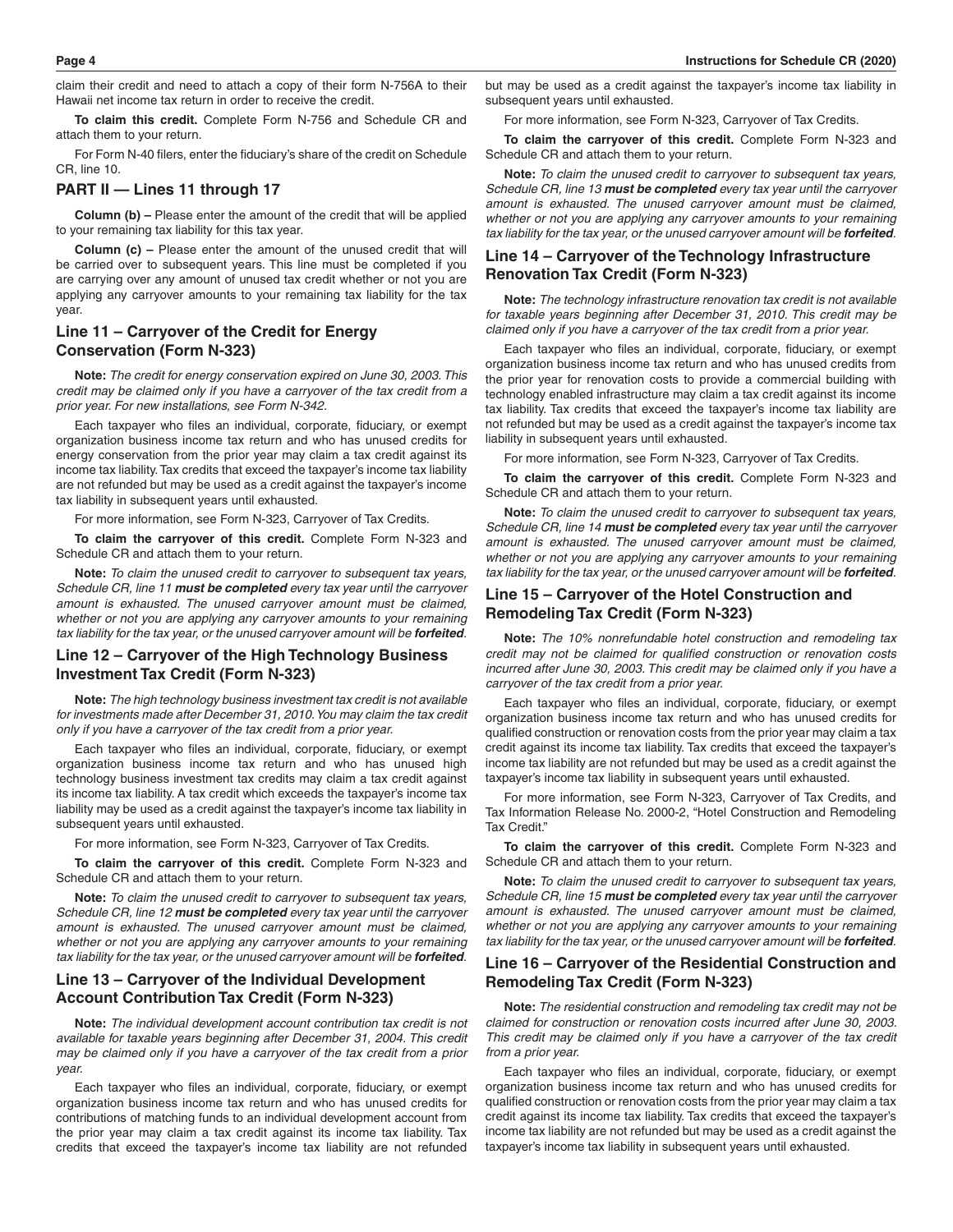For more information, see Form N-323, Carryover of Tax Credits, and Tax Information Release No. 2002-3, "Residential Construction and Remodeling Tax Credit."

**To claim the carryover of this credit.** Complete Form N-323 and Schedule CR and attach them to your return.

**Note:** *To claim the unused credit to carryover to subsequent tax years, Schedule CR, line 16 must be completed every tax year until the carryover amount is exhausted. The unused carryover amount must be claimed, whether or not you are applying any carryover amounts to your remaining tax liability for the tax year, or the unused carryover amount will be forfeited.*

### **Line 17 – Carryover of the Renewable Energy Technologies Income Tax Credit** (For Systems Installed and

Placed in Service Before July 1, 2009) **(Form N-323)**

**Note:** *This credit may be claimed only if you have a carryover of the renewable energy technologies income tax credit for systems installed and placed in service before July 1, 2009.*

Each taxpayer who files an individual, corporate, fiduciary, or exempt organization business income tax return and who has unused renewable energy technologies income tax credits for systems installed and placed in service before July 1, 2009, may claim a tax credit against its income tax liability. A tax credit which exceeds the taxpayer's income tax liability may be used as a credit against the taxpayer's income tax liability in subsequent years until exhausted.

For more information, See Form N-323, Carryover of Tax Credits.

**To claim the carryover of this credit.** Complete Form N-323 and Schedule CR and attach them to your return.

**Note:** *To claim the unused credit to carryover to subsequent tax years, Schedule CR, line 17 must be completed every tax year until the carryover amount is exhausted. The unused carryover amount must be claimed, whether or not you are applying any carryover amounts to your remaining tax liability for the tax year, or the unused carryover amount will be forfeited.*

See the discussion for the Renewable Energy Technologies Income Tax Credit (For Systems Installed and Placed in Service on or After July 1, 2009), for the credit available for current system installations.

### **PART II — Lines 18 through 28**

**Column (a) –** Please enter the NEW credit amount you are CLAIMING this tax year for the applicable tax credit. This line must be completed to properly claim any new tax credits whether or not you are applying any of the new credit amount to your remaining tax liability for the tax year.

**Column (b) –** Please enter the amount of the credit that will be applied to your remaining tax liability for this tax year.

**Column (c) –** Please enter the amount of the unused credit that will be carried over to subsequent years. This line must be completed if you are carrying over any amount of unused tax credit whether or not you are applying any carryover amounts to your remaining tax liability for the tax year.

## **Line 18 – Tax Credit for Low-Income Housing (Form N-586)**

**Note:** *Do not confuse this credit with the credit for low-income household renters.*

Hawaii's low-income housing tax credit is equal to 50% of the federal credit for qualified buildings located in the State of Hawaii. Owners of qualified low-income buildings placed in service after December 31, 2011, may receive a low-income housing tax credit loan instead of taking the credit.

Contact the Hawaii Housing Finance and Development Corporation for qualifying requirements and further information.

**Form N-20, Schedule K-1.** Report each partner's distributive share of the tax credit for low-income housing on line 19 of Schedule K-1. If the partnership has credits from more than one source such as another flowthrough entity, separately identify each amount in the "Other Information Provided by Partnership" section.

**Form N-35, Schedule K-1.** Report each shareholder's distributive share of the tax credit for low-income housing on line 16d of Schedule K-1.

**Form N-40, Schedule K-1.** Report each beneficiary's distributive share of the tax credit for low-income housing on line 7b of Schedule K-1.

**To claim this credit and any carryover amount.** Complete Form N-586 and Schedule CR and attach them to your return.

For Form N-40 filers, enter the fiduciary's share of the credit on Schedule CR, line 18.

**Note:** *To claim the unused credit to carryover to subsequent tax years, Schedule CR, line 18 must be completed every tax year until the carryover amount is exhausted. The unused carryover amount must be claimed, whether or not you are applying any carryover amounts to your remaining tax liability for the tax year, or the unused carryover amount will be forfeited.*

**Deadline for claiming this credit.** You cannot claim or amend the credit after 12 months following the close of your taxable year.

## **Line 19 – Credit for Employment of Vocational Rehabilitation Referrals (Form N-884)**

The amount of the tax credit for the taxable year is equal to 20% of the qualified first-year wages for that year. The amount of the qualified first-year wages which may be taken into account with respect to any individual shall not exceed \$6,000.

"Qualified wages" means the wages paid or incurred by the employer during the taxable year to an individual who is a vocational rehabilitation referral and more than one-half of the wages paid or incurred for such an individual is for services performed in a trade or business of the employer.

"Qualified first-year wages" means, with respect to any vocational rehabilitation referral, qualified wages attributable to service rendered during the one-year period beginning with the day the individual begins work for the employer.

The credit allowed shall be claimed against net income tax liability for the taxable year. A tax credit which exceeds the taxpayer's income tax liability may be used as a credit against the taxpayer's income tax liability in subsequent years until exhausted.

For more information, see Form N-884, Credit for Employment of Vocational Rehabilitation Referrals.

**Form N-20, Schedule K-1.** Report each partner's distributive share of the credit for employment of vocational rehabilitation referrals on line 20 of Schedule K-1. If the partnership has credits from more than one source such as another flow-through entity, separately identify each amount in the "Other Information Provided by Partnership" section.

**Form N-35, Schedule K-1.** Report each shareholder's distributive share of the credit for employment of vocational rehabilitation referrals on line 16e of Schedule K-1.

**Form N-40, Schedule K-1.** Report each beneficiary's distributive share of the credit for employment of vocational rehabilitation referrals on line 9c of Schedule K-1.

**To claim this credit and any carryover amount.** Complete Form N-884 and Schedule CR and attach them to your return.

For Form N-40, enter the fiduciary's distributive share of the credit on Schedule CR, line 19.

**Note:** *To claim the unused credit to carryover to subsequent tax years, Schedule CR, line 19 must be completed every tax year until the carryover amount is exhausted. The unused carryover amount must be claimed, whether or not you are applying any carryover amounts to your remaining tax liability for the tax year, or the unused carryover amount will be forfeited.*

**Deadline for claiming this credit.** You cannot claim or amend the credit after 12 months following the close of your taxable year.

## **Line 20 – Credit for School Repair and Maintenance (Form N-330)**

Licensed contractors, pest control operators, and professional engineers, architects, surveyors and landscape architects who are subject to Hawaii's income tax may claim an income tax credit for contributions of in-kind services for the repair and maintenance of public schools. The credit shall be an amount equal to 10% of the value of the services contributed. Certain other limitations and restrictions apply.

The credit allowed shall be claimed against net income tax liability for the taxable year. A tax credit which exceeds the taxpayer's income tax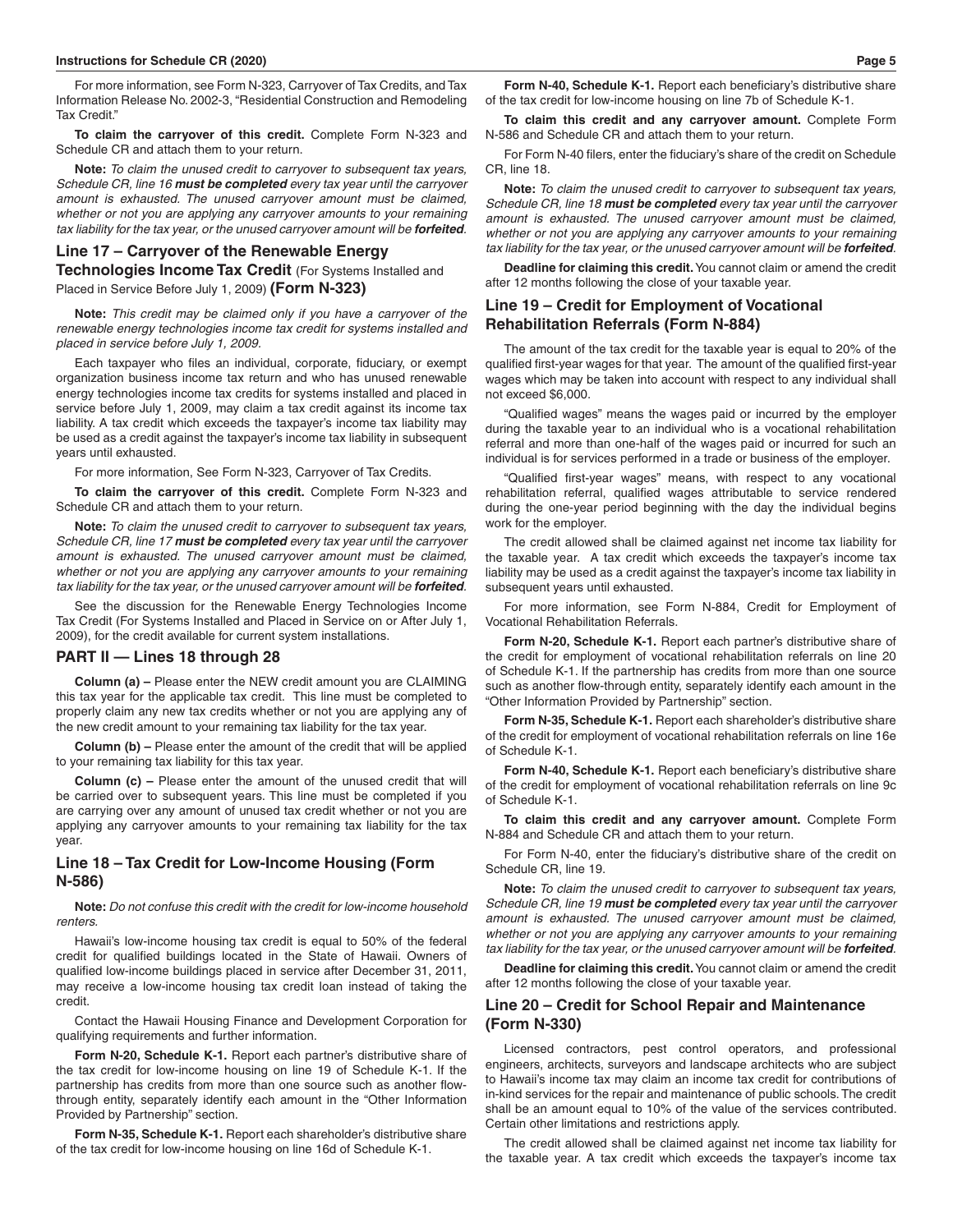liability may be used as a credit against the taxpayer's income tax liability in subsequent years until exhausted.

For more information, see Form N-330, School Repair and Maintenance Tax Credit.

**Form N-20, Schedule K-1.** Report each partner's distributive share of the credit for school repair and maintenance on line 22 of Schedule K-1. If the partnership has credits from more than one source such as another flowthrough entity, separately identify each amount in the "Other Information Provided by Partnership" section.

**Form N-35, Schedule K-1.** Report each shareholder's distributive share of the credit for school repair and maintenance on line 16g of Schedule K-1.

**Form N-40, Schedule K-1.** Report each beneficiary's distributive share of the credit for school repair and maintenance on line 9c of Schedule K-1.

**To claim this credit and any carryover amount.** Complete Form N-330 and Schedule CR and attach them to your return.

For Form N-40 filers, enter the fiduciary's share of the credit on Schedule CR, line 20.

**Note:** *To claim the unused credit to carryover to subsequent tax years, Schedule CR, line 20 must be completed every tax year until the carryover amount is exhausted. The unused carryover amount must be claimed, whether or not you are applying any carryover amounts to your remaining tax liability for the tax year, or the unused carryover amount will be forfeited.*

**Deadline for claiming this credit.** You cannot claim or amend the credit after 12 months following the close of your taxable year.

## **Line 21 – Nonrefundable Renewable Energy Technologies Income Tax Credit** (For Systems Installed and

Placed in Service on or After July 1, 2009) **(Form N-342)**

Act 61, Session Laws of Hawaii (SLH) 2020, amends the Renewable Energy Technologies Income Tax Credit (RETITC) by repealing the RETITC for commercial projects with a total output capacity of five megawatts or greater for taxable years beginning after December 31, 2019 and provides grandfathering exceptions for commercial solar projects with a: (1) Total output capacity of five megawatts or greater if the project received a Public Utilities Commission (PUC) approval prior to December 31, 2019; and (2) Pumped hydroelectric energy storage system provided that the applicable project approval filings have been made to the PUC by December 31, 2021.

If you install and place in service an eligible renewable energy technology system in Hawaii, you may qualify to claim this credit. You may claim the credit as nonrefundable or refundable. For information on how to claim the credit as refundable, see the instructions for Refundable Renewable Energy Technologies Income Tax Credit on page 1. A nonrefundable credit means your credit will be applied towards the amount of income tax you owe. If your nonrefundable credit is greater than the amount of income tax that you owe, then you may carryover the remaining credit and apply it towards next year's income tax. You may continue to carryover the credit until it is used up.

#### Total Output Capacity

A system classified under "other solar energy system" such as a photovoltaic system must meet the total output capacity requirement to qualify for the credit unless an exception applies.

The total output capacity requirements are:

- Single-family residential property 5 kilowatts per system
- Multi-family residential property  $-$  0.360 kilowatts per unit per system
- Commercial property  $-1,000$  kilowatts per system

For more information, see Form N-342 and its instructions, and Tax Information Release No. 2007-02, "Relating to the Renewable Energy Technologies Income Tax Credit," Tax Information Release No. 2010-10, "Common Income Tax & General Excise Tax Issues Associated with the Renewable Energy Technologies Income Tax Credit, HRS §235-12.5," and Tax Information Release No. 2012-01, "Temporary Administrative Rules Relating to the Renewable Energy Technologies Income Tax Credit."

**Form N-20, Schedule K-1.** Use Form N-342A to report each partner's distributive share of the renewable energy technologies income tax credit and attach it to the partner's Schedule K-1. The partner's distributive share is reported on line 23 of Schedule K-1. Partners will use Form N-342 to claim their credit and need to attach a copy of their Form N-342A to their

Hawaii net income tax return in order to receive the credit. If the partnership has credits from more than one source such as another flow-through entity, separately identify each amount in the "Other Information Provided by Partnership" section.

**Form N-35, Schedule K-1.** Use Form N-342A to report each shareholder's distributive share of the renewable energy technologies income tax credit and attach it to the shareholder's Schedule K-1. The shareholder's distributive share is reported on line 16h of Schedule K-1. Shareholders will use Form N-342 to claim their credit and need to attach a copy of their Form N-342A to Hawaii net income tax return in order to receive the credit.

**Form N-40, Schedule K-1.** Use Form N-342A to report each beneficiary's distributive share of the renewable energy technologies income tax credit and attach it to the beneficiary's Schedule K-1. The beneficiary's distributive share is reported on line 9c of Schedule K-1. Beneficiaries will use Form N-342 to claim their credit and need to attach a copy of their form N-342A to their Hawaii net income tax return in order to receive the credit.

**To claim this credit and any carryover amount.** Complete Form N-342 and Schedule CR and attach them to your return. Fill in the appropriate oval on Schedule CR to indicate the type of energy system.

For Form N-40 filers, enter the fiduciary's share of the credit on Schedule CR, line 21.

**Note:** *To claim the unused credit to carryover to subsequent tax years, Schedule CR, line 21 must be completed every tax year until the carryover amount is exhausted. The unused carryover amount must be claimed, whether or not you are applying any carryover amounts to your remaining tax liability for the tax year, or the unused carryover amount will be forfeited.*

**Deadline for claiming this credit.** You cannot claim or amend the credit after 12 months following the close of your taxable year.

### **Line 22 – Capital Infrastructure Tax Credit (Form N-348)**

The capital infrastructure tax credit, which helps tenants who were displaced by the Kapalama container terminal project, is effective for taxable years beginning after December 31, 2013. The credit will not be available for taxable years beginning after December 31, 2019.

The tax credit is the lesser of 50% of the capital infrastructure costs paid or incurred by a qualified infrastructure tenant during the taxable year or \$2,500,000.

For more information, see Form N-348, Capital Infrastructure Tax Credit.

**Form N-20, Schedule K-1.** Report each partner's distributive share of the capital infrastructure tax credit on line 26 of Schedule K-1. If the partnership has credits from more than one source such as another flowthrough entity, separately identify each amount in the "Other Information Provided by Partnership" section.

**Form N-35, Schedule K-1.** Report each shareholder's distributive share of the capital infrastructure tax credit on line 16k of Schedule K-1.

**Form N-40, Schedule K-1.** Report each beneficiary's distributive share of the capital infrastructure tax credit on line 9c of Schedule K-1.

**To claim this credit and any carryover amount.** Complete Form N-348 and Schedule CR and attach them to your return.

For Form N-40 filers, enter the fiduciary's share of the credit on Schedule CR, line 22.

**Note:** *To claim the unused credit to carryover to subsequent tax years, Schedule CR, line 22 must be completed every tax year until the carryover amount is exhausted. The unused carryover amount must be claimed, whether or not you are applying any carryover amounts to your remaining tax liability for the tax year, or the unused carryover amount will be forfeited.*

**Deadline for claiming this credit.** You cannot claim or amend the credit after 12 months following the close of your taxable year.

## **Line 23 – Cesspool Upgrade, Conversion or Connection Income Tax Credit (Form N-350)**

A taxpayer may claim a credit for the costs to upgrade or convert a qualified cesspool into a septic system or an aerobic treatment unit system, or to connect a qualified cesspool to a sewer system, effective for taxable years beginning after December 31, 2015. The credit will not be available for taxable years beginning after December 31, 2020.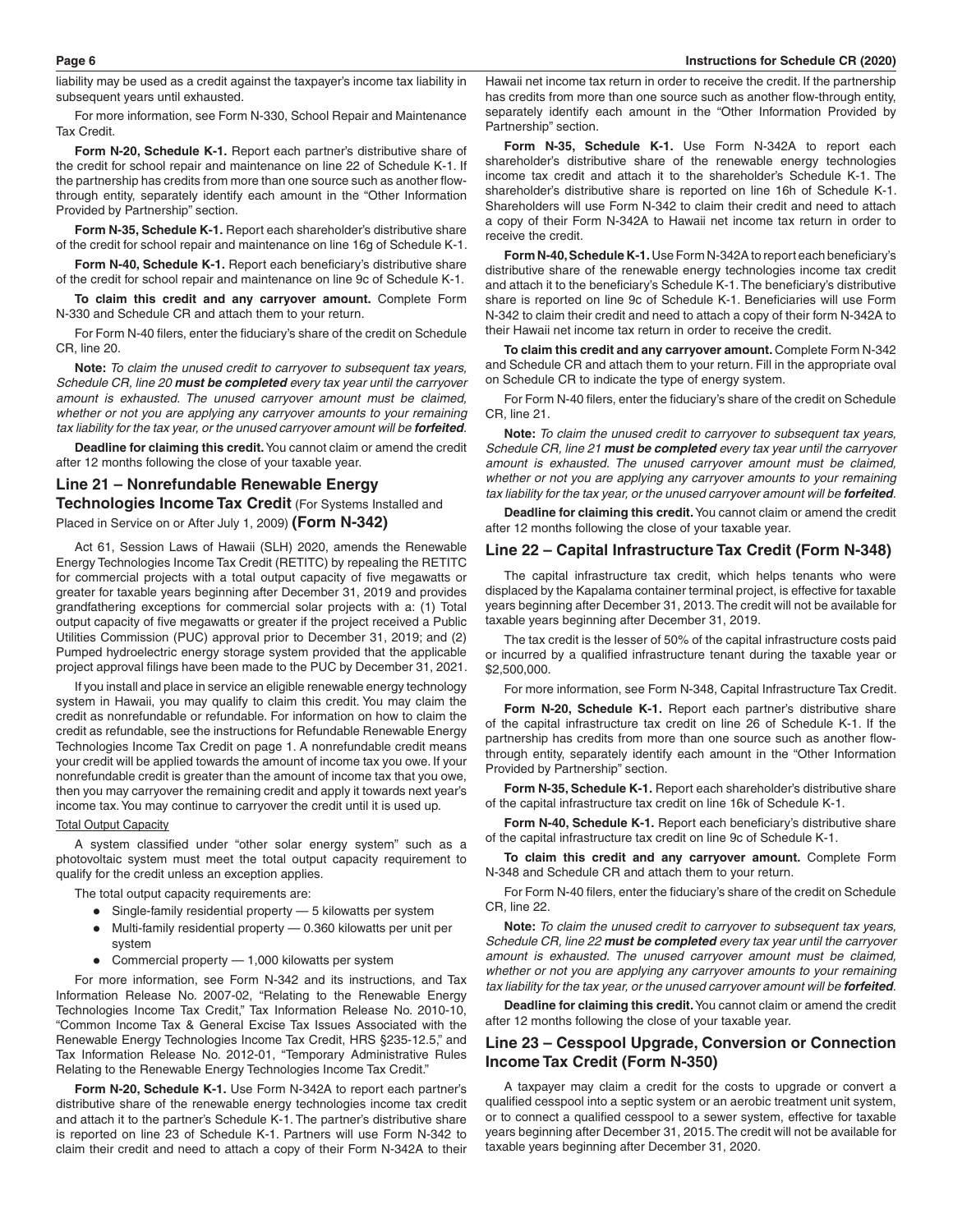#### **Instructions for Schedule CR (2020) Page 7**

The tax credit is equal to the qualified expenses of the taxpayer, up to a maximum of (1) \$10,000 per cesspool, or (2) \$10,000 per residential dwelling connected to a residential large capacity cesspool.

For more information, see Form N-350, Cesspool Upgrade, Conversion or Connection Income Tax Credit.

**Form N-20, Schedule K-1.** Report each partner's distributive share of the cesspool upgrade, conversion or connection income tax credit on line 27 of Schedule K-1. If the partnership has credits from more than one source such as another flow-through entity, separately identify each amount in the "Other Information Provided by Partnership" section.

**Form N-35, Schedule K-1.** Report each shareholder's distributive share of the cesspool upgrade, conversion or connection income tax credit on line 16l of Schedule K-1.

**Form N-40, Schedule K-1.** Report each beneficiary's distributive share of the cesspool upgrade, conversion or connection income tax credit on line 9c of Schedule K-1.

**To claim this credit and any carryover amount.** Complete Form N-350 and Schedule CR and attach them to your return.

For Form N-40 filers, enter the fiduciary's share of the credit on Schedule CR, line 23.

**Note:** *To claim the unused credit to carryover to subsequent tax years, Schedule CR, line 23 must be completed every tax year until the carryover amount is exhausted. The unused carryover amount must be claimed, whether or not you are applying any carryover amounts to your remaining tax liability for the tax year, or the unused carryover amount will be forfeited.*

**Deadline for claiming this credit.** You cannot claim or amend the credit after 12 months following the close of your taxable year.

### **Line 24 – Renewable Fuels Production Tax Credit (Form N-352)**

Each taxpayer producing renewable fuels may claim a nonrefundable renewable fuels production tax credit for taxable years beginning after December 31, 2016, and before December 31, 2021.

The tax credit is the lesser of 20 cents per 76,000 British thermal units of renewable fuels using the lower heating value sold for distribution in Hawaii or \$3,000,000 per taxable year. The taxpayer's production of renewable fuels cannot be less than 2.5 billion British thermal units of renewable fuels per year.

For more information, see Form N-352, Renewable Fuels Production Tax Credit.

**Form N-20, Schedule K-1.** Report each partner's distributive share of the renewable fuels production tax credit on line 28 of Schedule K-1. If the partnership has credits from more than one source such as another flowthrough entity, separately identify each amount in the "Other Information Provided by Partnership" section.

**Form N-35, Schedule K-1.** Report each shareholder's distributive share of the renewable fuels production tax credit on line 16m of Schedule K-1.

**Form N-40, Schedule K-1.** Report each beneficiary's distributive share of the renewable fuels production tax credit on line 9c of Schedule K-1.

**To claim this credit and any carryover amount.** Complete Form N-352 and Schedule CR and attach them to your return.

For Form N-40 filers, enter the fiduciary's share of the credit on Schedule CR, line 24.

**Note:** *To claim the unused credit to carryover to subsequent tax years, Schedule CR, line 24 must be completed every tax year until the carryover amount is exhausted. The unused carryover amount must be claimed, whether or not you are applying any carryover amounts to your remaining tax liability for the tax year, or the unused carryover amount will be forfeited.*

**Deadline for claiming this credit.** You cannot claim or amend the credit after 12 months following the close of your taxable year.

## **Line 25 – Organic Foods Production Tax Credit (Form N-354)**

A qualified taxpayer incurring qualified expenses associated with the production or handling of organic foods may claim a nonrefundable organic foods production tax credit for taxable years beginning after December 31, 2016, and before December 31, 2021.

The tax credit is 100% of qualified expenses up to a maximum of \$50,000 per qualified taxpayer. The amount of tax credits certified in any given tax year cannot exceed \$2,000,000.

For more information, see Form N-354, Organic Foods Production Tax Credit.

**Form N-20, Schedule K-1.** Report each partner's distributive share of the organic foods production tax credit on line 29 of Schedule K-1. If the partnership has credits from more than one source such as another flowthrough entity, separately identify each amount in the "Other Information Provided by Partnership" section.

**Form N-35, Schedule K-1.** Report each shareholder's distributive share of the organic foods production tax credit on line 16n of Schedule K-1.

**Form N-40, Schedule K-1.** Report each beneficiary's distributive share of the organic foods production tax credit on line 9c of Schedule K-1.

**To claim this credit and any carryover amount.** Complete Form N-354 and Schedule CR and attach them to your return.

For Form N-40 filers, enter the fiduciary's share of the credit on Schedule CR, line 25.

**Note:** *To claim the unused credit to carryover to subsequent tax years, Schedule CR, line 25 must be completed every tax year until the carryover amount is exhausted. The unused carryover amount must be claimed, whether or not you are applying any carryover amounts to your remaining tax liability for the tax year, or the unused carryover amount will be forfeited.*

**Deadline for claiming this credit.** You cannot claim or amend the credit after 12 months following the close of your taxable year.

### **Line 26 – Earned Income Tax Credit (Form N-356)**

A qualifying individual taxpayer may claim a nonrefundable earned income tax credit equal to 20 percent of the federal earned income credit claimed on the taxpayer's federal income tax return for taxable years 2018 through 2022.

A qualifying individual taxpayer is a taxpayer that: (1) files a federal income tax return for the taxable year and claims the earned income credit under IRC section 32, and (2) files a Hawaii income tax return for the taxable year using the same filing status used on the federal income tax return, and claiming the same dependents claimed on the federal income tax return.

For more information, see Form N-356, Earned Income Tax Credit.

**To claim this credit and any carryover amount.** Complete Form N-356 and Schedule CR and attach them to your return.

**Note:** *To claim the unused credit to carryover to subsequent tax years, Schedule CR, line 26 must be completed every tax year until the carryover amount is exhausted. The unused carryover amount must be claimed, whether or not you are applying any carryover amounts to your remaining tax liability for the tax year, or the unused carryover amount will be forfeited.*

**Deadline for claiming this credit.** You cannot claim or amend the credit after 12 months following the close of your taxable year.

## **Line 27 – Healthcare Preceptor Income Tax Credit (Form N-358)**

A qualifying individual taxpayer may claim a new nonrefundable healthcare preceptor income tax credit equal to \$1,000 for each volunteerbased supervised clinical training rotation supervised by the taxpayer, up to a maximum of \$5,000 per taxable year, for taxable years beginning after December 31, 2018.

For more information, see Form N-358, Healthcare Preceptor Income Tax Credit.

**To claim this credit and any carryover amount.** Complete Form N-358 and Schedule CR and attach them to your return.

**Note:** *To claim the unused credit to carryover to subsequent tax years, Schedule CR, line 27 must be completed every tax year until the carryover amount is exhausted. The unused carryover amount must be claimed, whether or not you are applying any carryover amounts to your remaining tax liability for the tax year, or the unused carryover amount will be forfeited.*

**Deadline for claiming this credit.** You cannot claim or amend the credit after 12 months following the close of your taxable year.